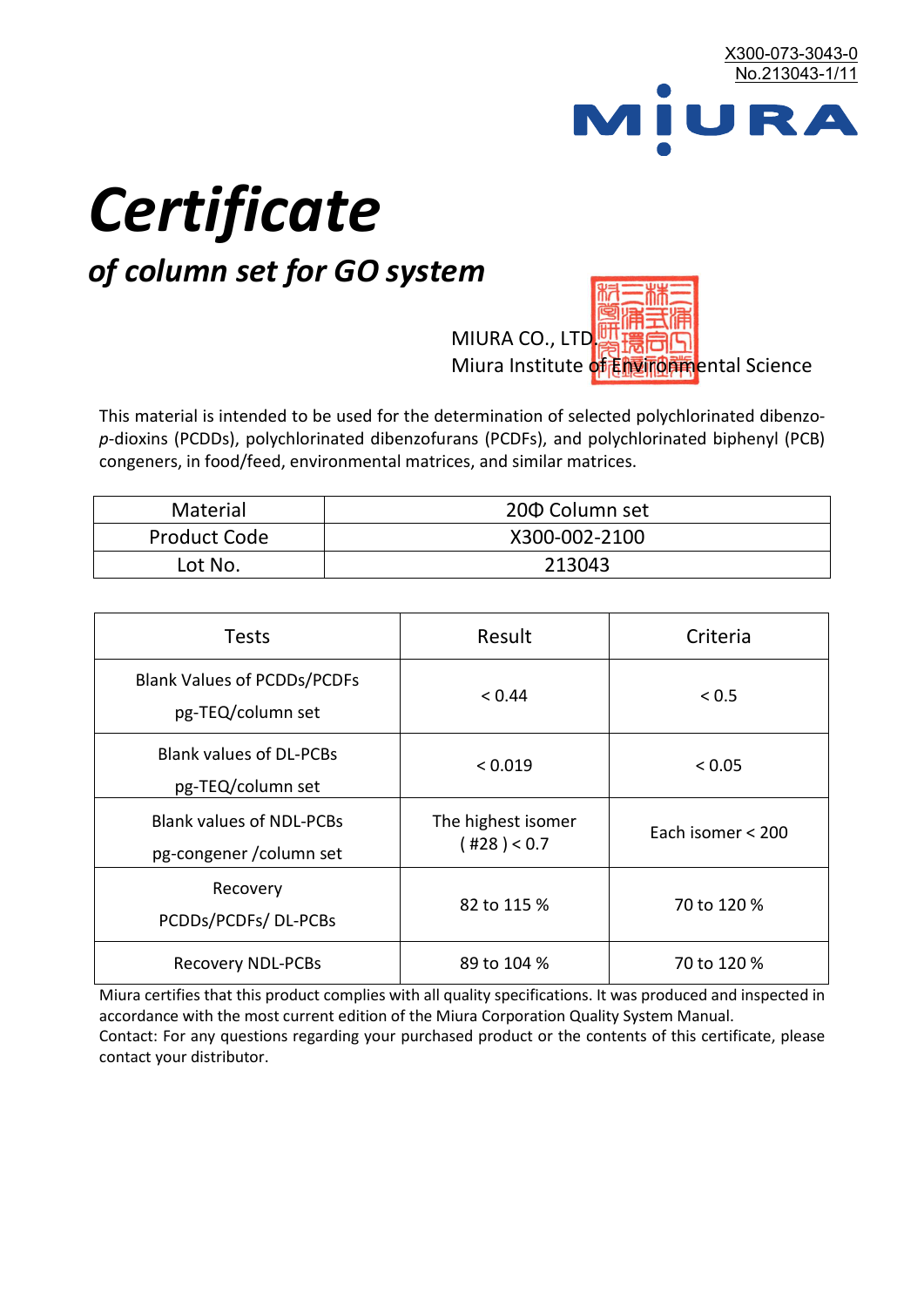## **DESCRIPTIONS**

**Lot Number:** The number mentioned on the labels on the column bag is the lot production number.

**Blank Level Values:** Blank level values, expressed as mass fractions (pg-TEQ per a column set), for selected PCB congeners, PCDD, and PCDF congeners are provided in Table 2. Blank level values are a reference value for which MIURA has the highest confidence in its accuracy, in that all known or suspected sources of bias have been investigated or taken into account (JIS K0311 or JIS K0312).

**Recovery Values (Sample):** Recovery values, expressed as percentages, are provided in Table 3 for selected mass labeled-PCB congeners, and selected mass labeled PCDD and PCDF congeners, based on selected mass labeled recovery standards added before GC-MS measurement. Recovery values meet EU regulations; however, the values meet the MIURA criteria for this certification, which are stricter than what is required by EU regulations.

#### **NOTICE AND WARNING TO USERS**

THE GO SYSTEM COLUMN SET IS INTENDED FOR DIOXIN ANALYTICAL USE ONLY, INCLUDING HAZARDOUS MATERIALS. BEFORE USE, READ THE SDS CAREFULLY; HANDLE PRODUCT AS A HAZARDOUS MATERIAL CAPABLE OF SKIN CORROSION AND/OR EYE DAMAGE.

#### **INSTRUCTIONS FOR STABILITY, STORAGE, AND USE**

**Stability and Storage:** The column set should be stored at room temperatures below 25 °C until use. It should not be frozen or exposed to sunlight or ultraviolet radiation. After removing from the bags, the contents should be used immediately, especially, because the concentration column (lower) "Alumina" can be deactivated under high-humidity. Storing of the removed column set is not recommended.

**Use:** If storing in a cold room or refrigerator, bring them to room temperature (let stand for approximately 30 min), remove water condensed on the surface of the bags. Carefully remove the bags to avoid damage of the column. Use the same lot number with one column set. For more information of column set refer to the operation manual.

### **ANALYTICAL METHODS USED AT MIURA**

For preparation of blank test, several column sets chosen at random per lot production were allowed to reach ambient temperature; two types of the purification columns (upper: silver nitrate silica gel, and lower: sulfuric acid silica gel) were assembled, and 10 mL of n-hexane was added to wet the top of the column with the designated column cap and disposable syringe. Then, a known amount of internal standard solution (containing selected labeled PCB, PCDDs, and PCDFs congeners; as shown in Table 1) dissolved in 6 mL of n-hexane was added to the top of the column with disposable syringe, and the syringe was washed with 2 x 2 mL of n-hexane; the n-hexane was injected into the column again. Then, the purification columns assembled with the concentration columns (upper) and (lower) were set to the each system unit immediately. After two fractions (dioxin and PCB fractions) were obtained from each system unit, a known amount of the recovery standard solution was added to each concentration vessel. Finally, both fractions were concentrated using an evaporation system under nitrogen to 0.01 mL.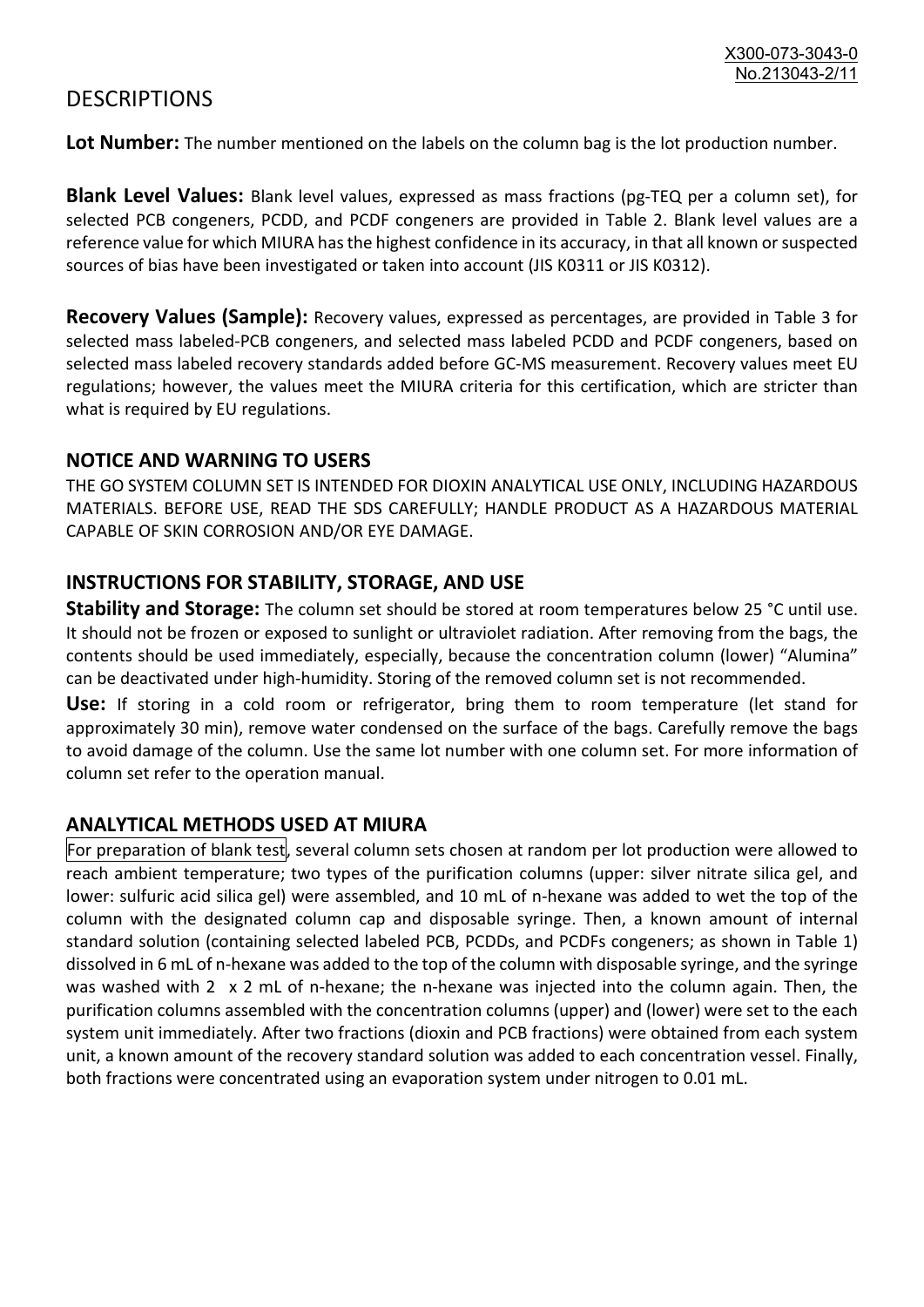X300-073-3043-0 No.213043-3/

| Compounds                   | Standard                      | Maker Code     | Maker                           | <b>Diluted</b><br>Concentration |
|-----------------------------|-------------------------------|----------------|---------------------------------|---------------------------------|
| PCDDs and PCDFs,<br>DL-PCBs | Internal Standard             | DF-SS-A        |                                 | $10$ ng/mL<br>in decane         |
|                             | <b>Internal Standard</b>      | DFP-LCS-B      |                                 |                                 |
|                             | Recovery (Surrogate) Standard | DF-IS-J        | Wellington<br>Laboratories Inc. |                                 |
| <b>NDL-PCBs</b>             | Internal Standard             | <b>MBP-28</b>  |                                 |                                 |
|                             |                               | <b>MBP-52</b>  |                                 |                                 |
|                             |                               | MBP-101        |                                 |                                 |
|                             |                               | <b>MBP-138</b> |                                 |                                 |
|                             |                               | MBP-153        |                                 |                                 |
|                             | Recovery (Surrogate) Standard | <b>MBP-19</b>  |                                 |                                 |
|                             |                               | <b>MBP-70</b>  |                                 |                                 |
|                             |                               | MBP-111        |                                 |                                 |
|                             |                               | MBP-162        |                                 |                                 |
|                             |                               | <b>MBP-178</b> |                                 |                                 |

Table 1. Standard solutions used for recovery tests.

The concentrated dioxin fraction was analyzed using gas chromatography / high resolution mass spectrometry (GC/HRMS) operated in electron impact (EI) mode. A 0.25 mm ID × 60 m fused silica capillary (BPX-DXN, TRAJAN) was used. The concentrated PCB fraction was analyzed using GC/HRMS operated in EI mode. A 0.25 mm ID × 60 m fused silica capillary (HT8-PCB, TRAJAN) was used. All injections were 2 μL using a splitless inlet. The results, blank level values, are provided in Table 2. The chromatograms of each compounds are shown at page 6 and after. Furthermore, the dioxin and PCB fractions were analyzed using gas chromatography / low resolution mass spectrometry operated in total ion scan (m/z 50 to 500) mode, to confirm if interferences may affect determination of target compounds by GC/HRMS are included in the fractions, the chromatograms are not shown here.

For the recovery test (sample), The sunflower seed oil from Helianthus annuus (S5007-1L, Sigma Aldrich) was dissolved in 2 mL of n-hexane. A known amount of the internal standard solution was added to the flask, mixed, and allowed to equilibrate. First, several column sets chosen at random per lot production were allowed to reach ambient temperature; the purification columns (upper) and (lower) were assembled. 10 mL of n-hexane was added to wet the top of the column with the designated column cap and disposable syringe. Then, the sample with the internal standard was injected into the top of the column with the disposable syringe, and the syringe was washed with 2 x 2 mL of n-hexane; the n-hexane was injected into the column again. The purification column was assembled with the concentration column (upper) and (lower), and set to the each system unit immediately. After obtaining two fractions from the system unit, the dioxin and PCB fractions were concentrated using an evaporation system under nitrogen to approximately 0.01 mL. After the addition of a known amount of recovery standard solution, the both fractions were concentrated to 0.02 mL; then dioxin and PCB in each fractions were analyzed using GC/HRMS as mentioned above test. The inspection results is displayed in Table 3.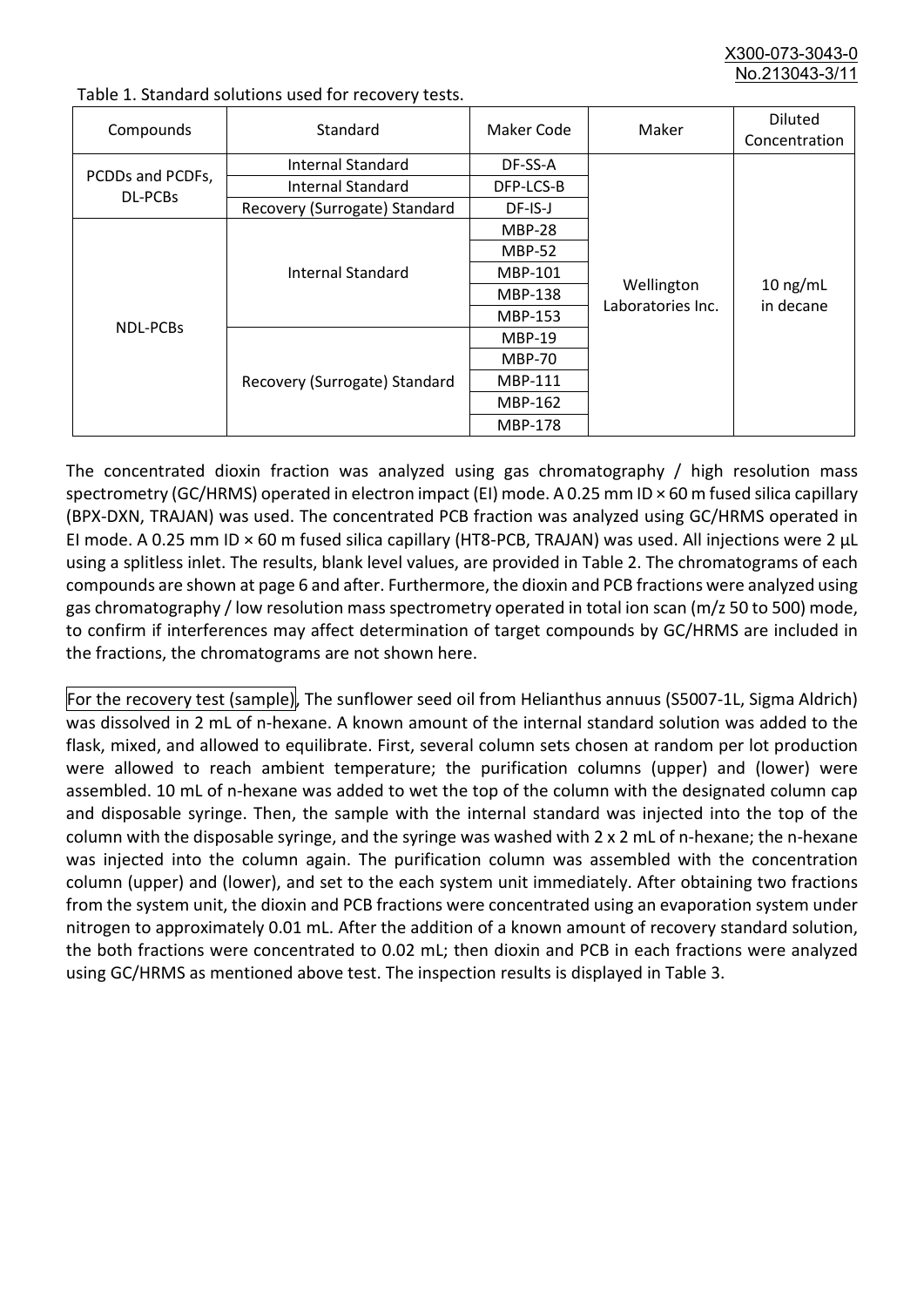X300-073-3043-0 No.213043-4/11

|  | Table 2 Blank levels of dioxins (PCDDs/PCDFs and DL-PCBs) and NDL-PCBs per column set. |
|--|----------------------------------------------------------------------------------------|
|--|----------------------------------------------------------------------------------------|

| abic 2 Diarik icveis of dioxins (I CDD3/TCDTs and DET CD3/ and NDET CD3 pcr column sett. |               |           |            |           |           |
|------------------------------------------------------------------------------------------|---------------|-----------|------------|-----------|-----------|
| Congener                                                                                 | Concentration | LOQ       | <b>LOD</b> | $S/N=3$   | TEQ*      |
|                                                                                          | pg/column     | pg/column | pg/column  | pg/column | pg/column |
| 2,3,7,8-TeCDD                                                                            | <b>ND</b>     | 0.29      | 0.09       | 0.07      | 0.09      |
| 1,2,3,7,8-PeCDD                                                                          | <b>ND</b>     | 0.30      | 0.09       | 0.09      | 0.09      |
| 1,2,3,4,7,8-HxCDD                                                                        | <b>ND</b>     | 0.8       | 0.2        | 0.1       | 0.02      |
| 1,2,3,6,7,8-HxCDD                                                                        | <b>ND</b>     | 0.7       | 0.2        | 0.1       | 0.02      |
| 1,2,3,7,8,9-HxCDD                                                                        | <b>ND</b>     | 0.8       | 0.2        | 0.2       | 0.02      |
| 1,2,3,4,6,7,8-HpCDD                                                                      | <b>ND</b>     | 1.3       | 0.4        | 0.2       | 0.004     |
| <b>OCDD</b>                                                                              | <b>ND</b>     | 1.9       | 0.6        | 0.09      | 0.00018   |
| 2,3,7,8-TeCDF                                                                            | <b>ND</b>     | 0.9       | 0.3        | 0.08      | 0.03      |
| 1,2,3,7,8-PeCDF                                                                          | <b>ND</b>     | 0.8       | 0.2        | 0.09      | 0.006     |
| 2,3,4,7,8-PeCDF                                                                          | <b>ND</b>     | 0.5       | 0.2        | 0.08      | 0.06      |
| 1,2,3,4,7,8-HxCDF                                                                        | <b>ND</b>     | 0.6       | 0.2        | 0.08      | 0.02      |
| 1,2,3,6,7,8-HxCDF                                                                        | <b>ND</b>     | 0.9       | 0.3        | 0.08      | 0.03      |
| 1,2,3,7,8,9-HxCDF                                                                        | <b>ND</b>     | 0.6       | 0.2        | 0.09      | 0.02      |
| 2,3,4,6,7,8-HxCDF                                                                        | <b>ND</b>     | 0.6       | 0.2        | 0.08      | 0.02      |
| 1,2,3,4,6,7,8-HpCDF                                                                      | <b>ND</b>     | 1.0       | 0.3        | 0.05      | 0.003     |
| 1,2,3,4,7,8,9-HpCDF                                                                      | <b>ND</b>     | 1.1       | 0.3        | 0.06      | 0.003     |
| <b>OCDF</b>                                                                              | <b>ND</b>     | 2.0       | 0.6        | 0.2       | 0.00018   |
| #81 (3,4,4',5-TeCB)                                                                      | <b>ND</b>     | 0.7       | 0.2        | 0.05      | 0.00006   |
| #77 (3,3',4,4'-TeCB)                                                                     | <b>ND</b>     | 1.5       | 0.5        | 0.05      | 0.00005   |
| #126 (3,3',4,4',5-PeCB)                                                                  | <b>ND</b>     | 0.4       | 0.1        | 0.1       | 0.01      |
| #169 (3,3',4,4',5,5'-HxCB)                                                               | <b>ND</b>     | 0.9       | 0.3        | 0.1       | 0.009     |
| #123 (2',3,4,4',5-PeCB)                                                                  | <b>ND</b>     | 0.4       | 0.1        | 0.03      | 0.000003  |
| #118 (2,3',4,4',5-PeCB)                                                                  | <b>ND</b>     | 0.7       | 0.2        | 0.03      | 0.000006  |
| #105 (2,3,3',4,4'-PeCB)                                                                  | <b>ND</b>     | 0.4       | 0.1        | 0.03      | 0.000003  |
| #114 (2,3,4,4',5-PeCB)                                                                   | <b>ND</b>     | 0.6       | 0.2        | 0.03      | 0.000006  |
| #167 (2,3',4,4',5,5'-HxCB)                                                               | <b>ND</b>     | 0.4       | 0.1        | 0.03      | 0.000003  |
| #156 (2,3,3',4,4',5-HxCB)                                                                | <b>ND</b>     | 0.5       | 0.1        | 0.03      | 0.000003  |
| #157 (2,3,3',4,4',5'-HxCB)                                                               | <b>ND</b>     | 0.6       | 0.2        | 0.03      | 0.000006  |
| #189 (2,3,3',4,4',5,5'-HpCB)                                                             | <b>ND</b>     | 0.4       | 0.1        | 0.02      | 0.000003  |
| #28 (2,4,4'-TrCB)                                                                        | 0.7           | 0.4       | 0.1        | 0.03      |           |
| #52 (2,2',5,5'-TeCB)                                                                     | 0.3           | 0.3       | 0.1        | 0.04      |           |
| #101 (2,2',4,5,5'-PeCB)                                                                  | <b>ND</b>     | 0.4       | 0.1        | 0.03      |           |
| #138 (2,2',3,4,4',5'-HxCB)                                                               | <b>ND</b>     | 0.6       | 0.2        | 0.03      |           |
| #153 (2,2',4,4',5,5'-HxCB)                                                               | <b>ND</b>     | 1.1       | 0.3        | 0.03      |           |
| #180 (2,2',3,4,4',5,5'-HpCB)                                                             | <b>ND</b>     | 0.6       | 0.2        | 0.04      |           |

\* TEQ: Toxicity Equivalents (are applied WHO-TEF(2006))

- 1. The figures in the parentheses in the concentration of actual measurement denote the concentration of the LOD or more and less than the LOQ.
- 2. ND in the concentration of actual measurement denotes less than the LOD.
- 3. TEQ are calculated with an actual measurement which is the concentration of the LOQ or more, and an actual measurement which is the concentration of the LOD or more and less than the LOQ, respectively. For values less than the LOD, TEQ are calculated with the LOD.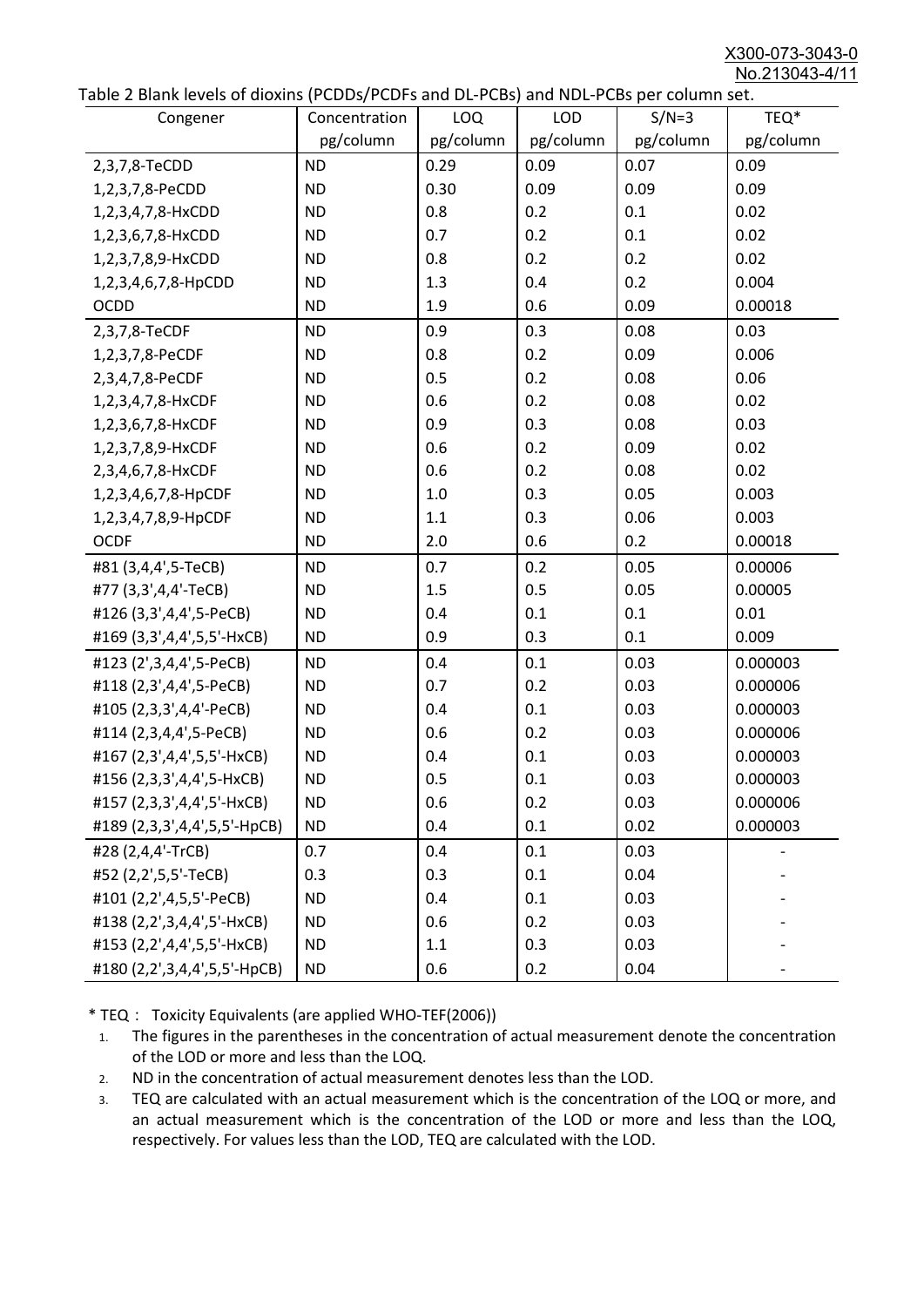| uwic J.<br><u>RECOVERTS OF RESERVED INTERNATION STATIONS</u> |        |
|--------------------------------------------------------------|--------|
| Congener                                                     | Sample |
| 2,3,7,8-TeCDD                                                | 82%    |
| 1,2,3,7,8-PeCDD                                              | 90%    |
| 1,2,3,4,7,8-HxCDD                                            | 89%    |
| 1,2,3,6,7,8-HxCDD                                            | 98%    |
| 1,2,3,7,8,9-HxCDD                                            | 90%    |
| 1,2,3,4,6,7,8-HpCDD                                          | 94 %   |
| <b>OCDD</b>                                                  | 93 %   |
| 2,3,7,8-TeCDF                                                | 89%    |
| 1,2,3,7,8-PeCDF                                              | 90%    |
| 2,3,4,7,8-PeCDF                                              | 97%    |
| 1,2,3,4,7,8-HxCDF                                            | 91%    |
| 1,2,3,6,7,8-HxCDF                                            | 93 %   |
| 1,2,3,7,8,9-HxCDF                                            | 97%    |
| 2,3,4,6,7,8-HxCDF                                            | 94 %   |
| 1,2,3,4,6,7,8-HpCDF                                          | 98%    |
| 1,2,3,4,7,8,9-HpCDF                                          | 96 %   |
| <b>OCDF</b>                                                  | 96 %   |
| #81 (3,4,4',5-TeCB)                                          | 91%    |
| #77 (3,3',4,4'-TeCB)                                         | 91%    |
| #126 (3,3',4,4',5-PeCB)                                      | 92 %   |
| #169 (3,3',4,4',5,5'-HxCB)                                   | 95 %   |
| #123 (2',3,4,4',5-PeCB)                                      | 94 %   |
| #118 (2,3',4,4',5-PeCB)                                      | 88%    |
| #105 (2,3,3',4,4'-PeCB)                                      | 102 %  |
| #114 (2,3,4,4',5-PeCB)                                       | 107 %  |
| #167 (2,3',4,4',5,5'-HxCB)                                   | 89%    |
| #156 (2,3,3',4,4',5-HxCB)                                    | 91%    |
| #157 (2,3,3',4,4',5'-HxCB)                                   | 87%    |
| #189 (2,3,3',4,4',5,5'-HpCB)                                 | 115 %  |
| #28 (2,4,4'-TrCB)                                            | 102 %  |
| #52 (2,2',5,5'-TeCB)                                         | 98%    |
| #101 (2,2',4,5,5'-PeCB)                                      | 101%   |
| #138 (2,2',3,4,4',5'-HxCB)                                   | 95 %   |
| #153 (2,2',4,4',5,5'-HxCB)                                   | 89%    |
| #180 (2,2',3,4,4',5,5'-HpCB)                                 | 104 %  |

Table 3. Recoveries of labeled internal standards.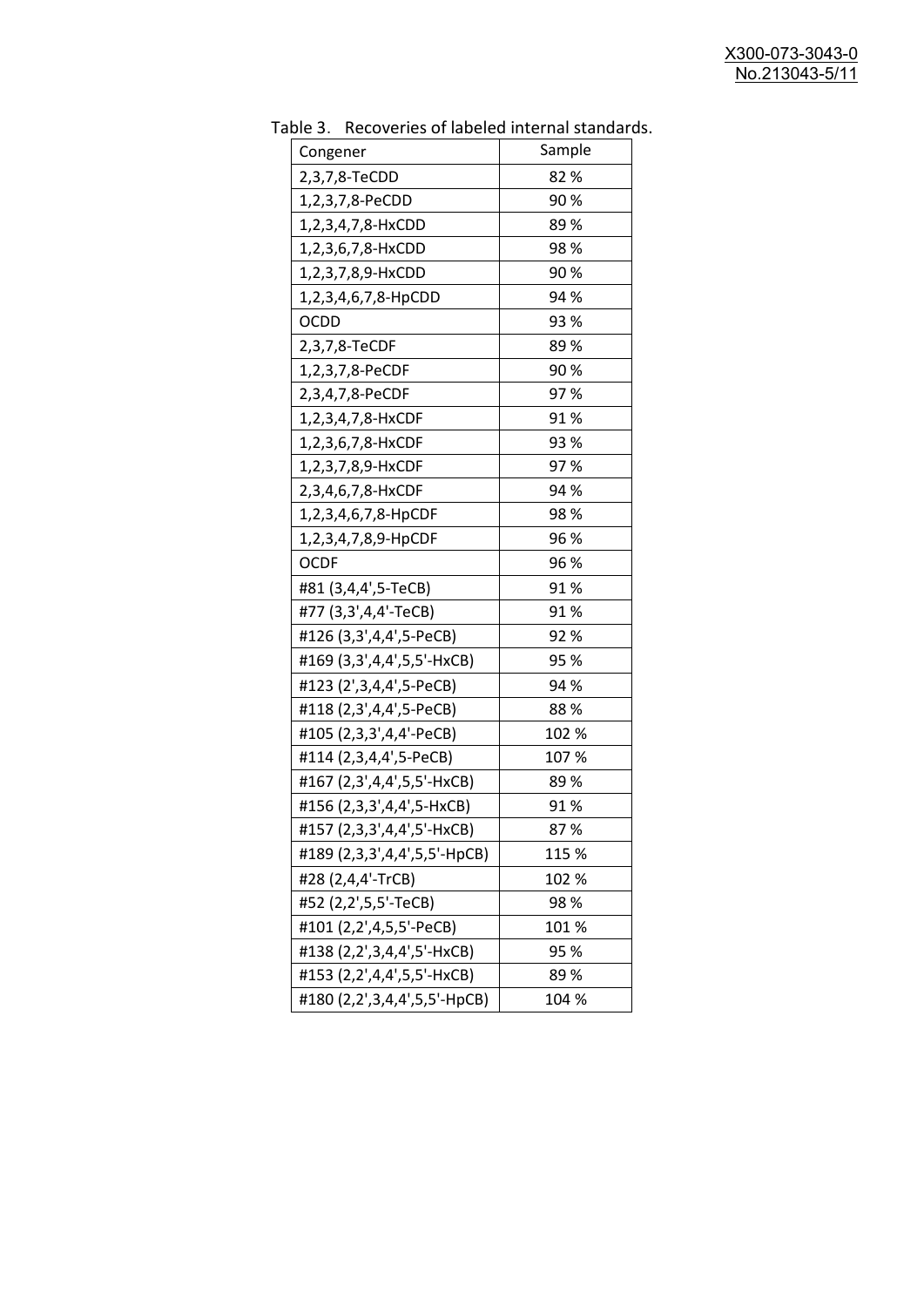#### **Compound View** Page 1

DqData : M:\Diok\DqData\2021\C1E156\BPX-078-1 Injection : C1E156001X

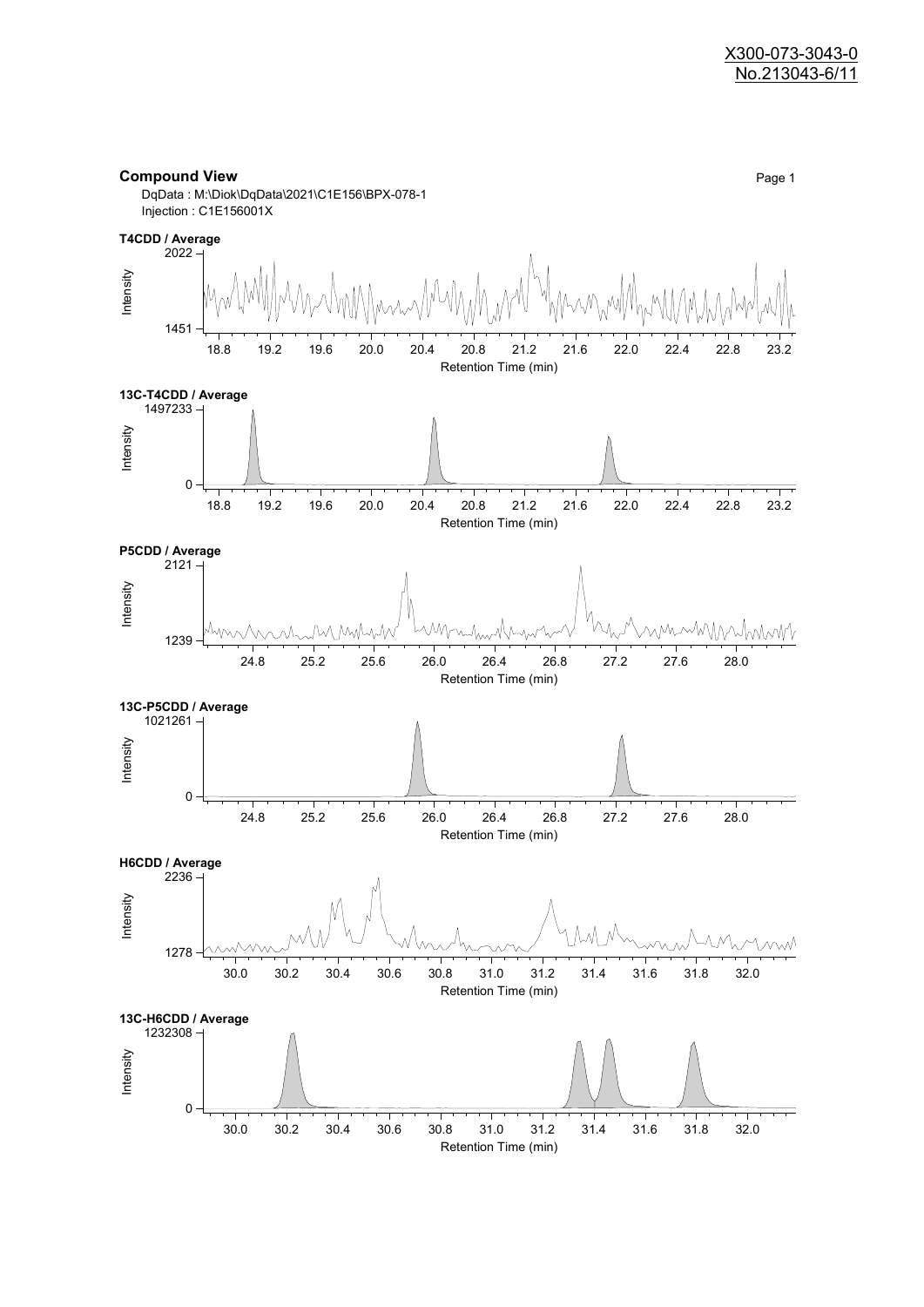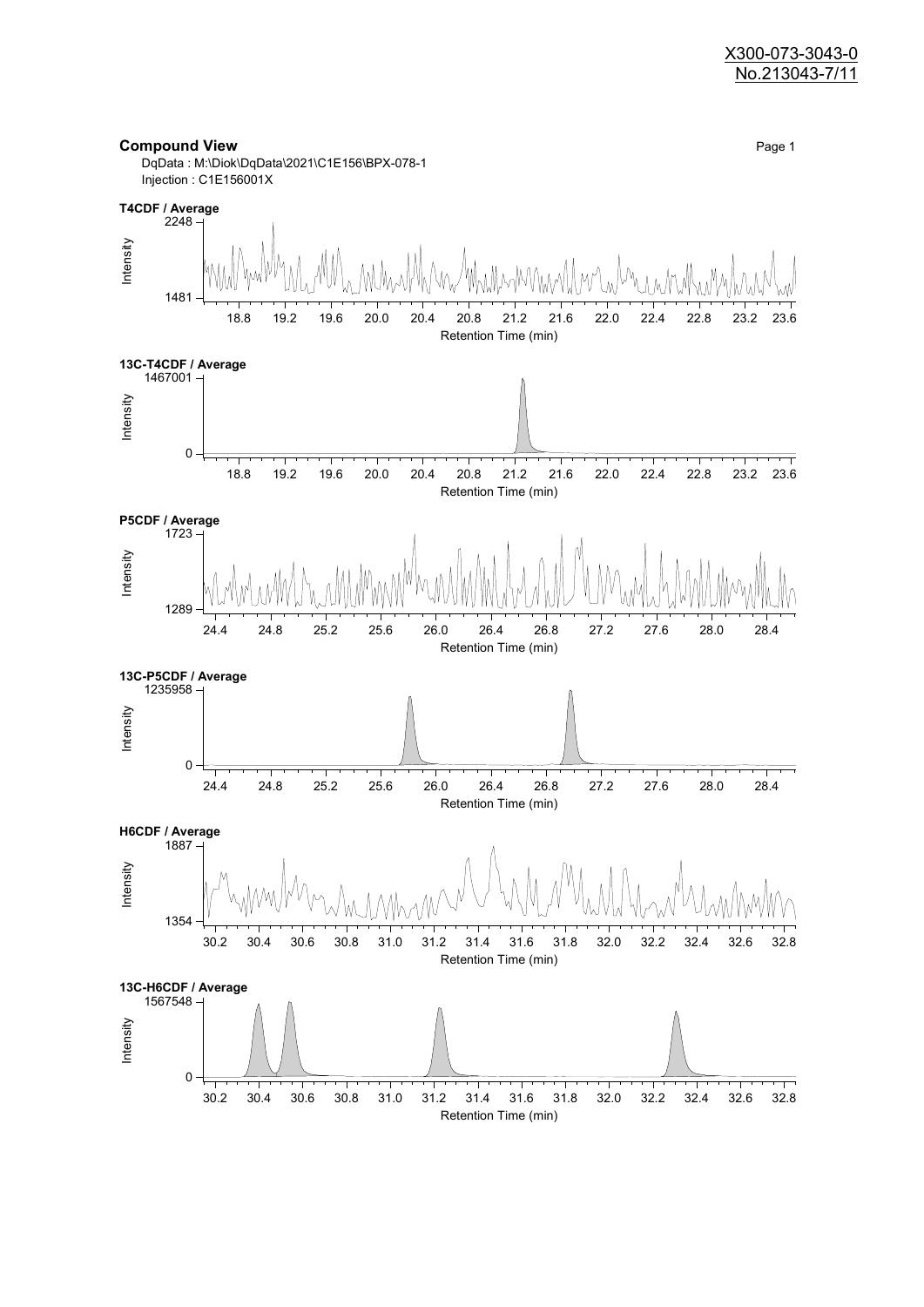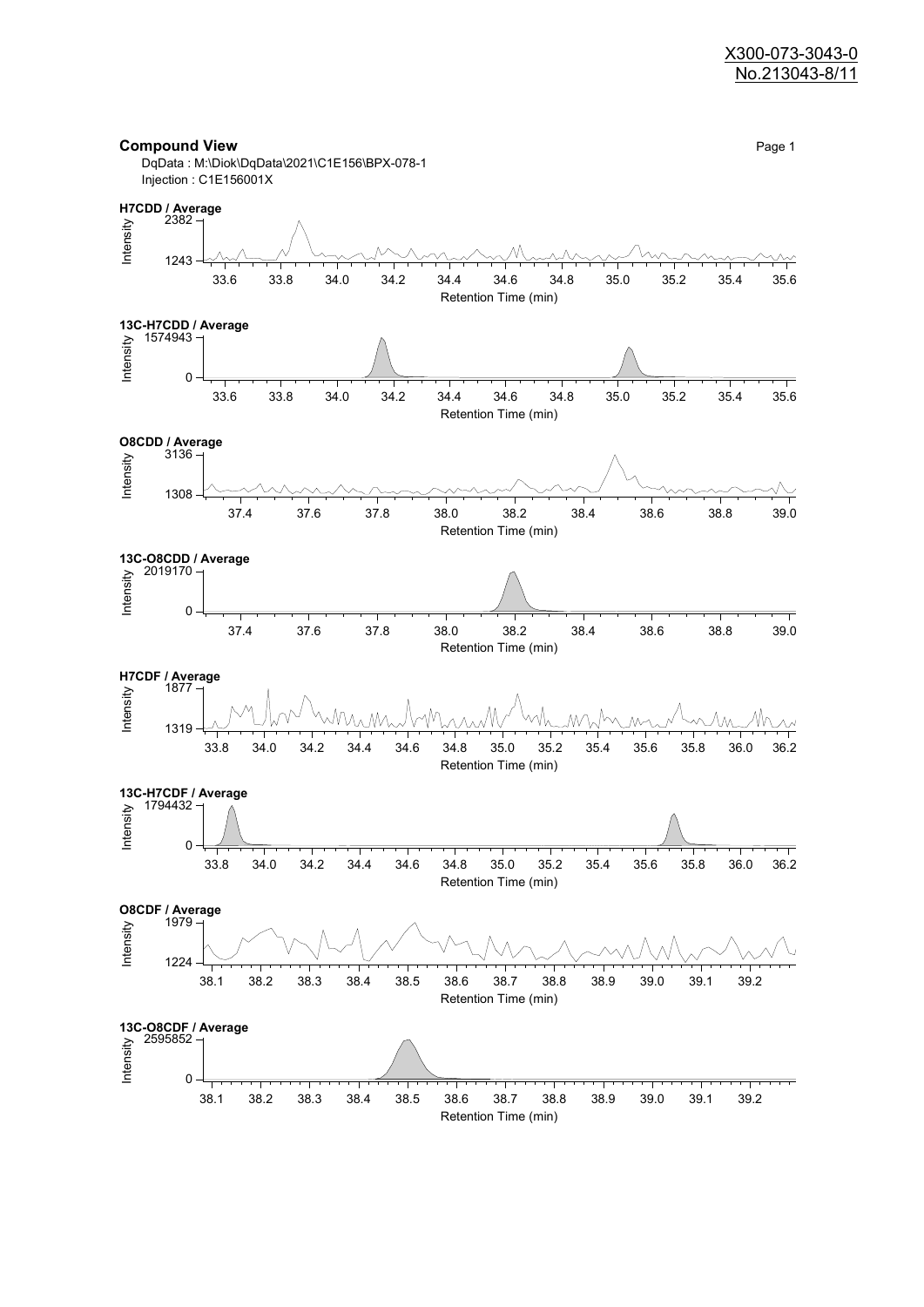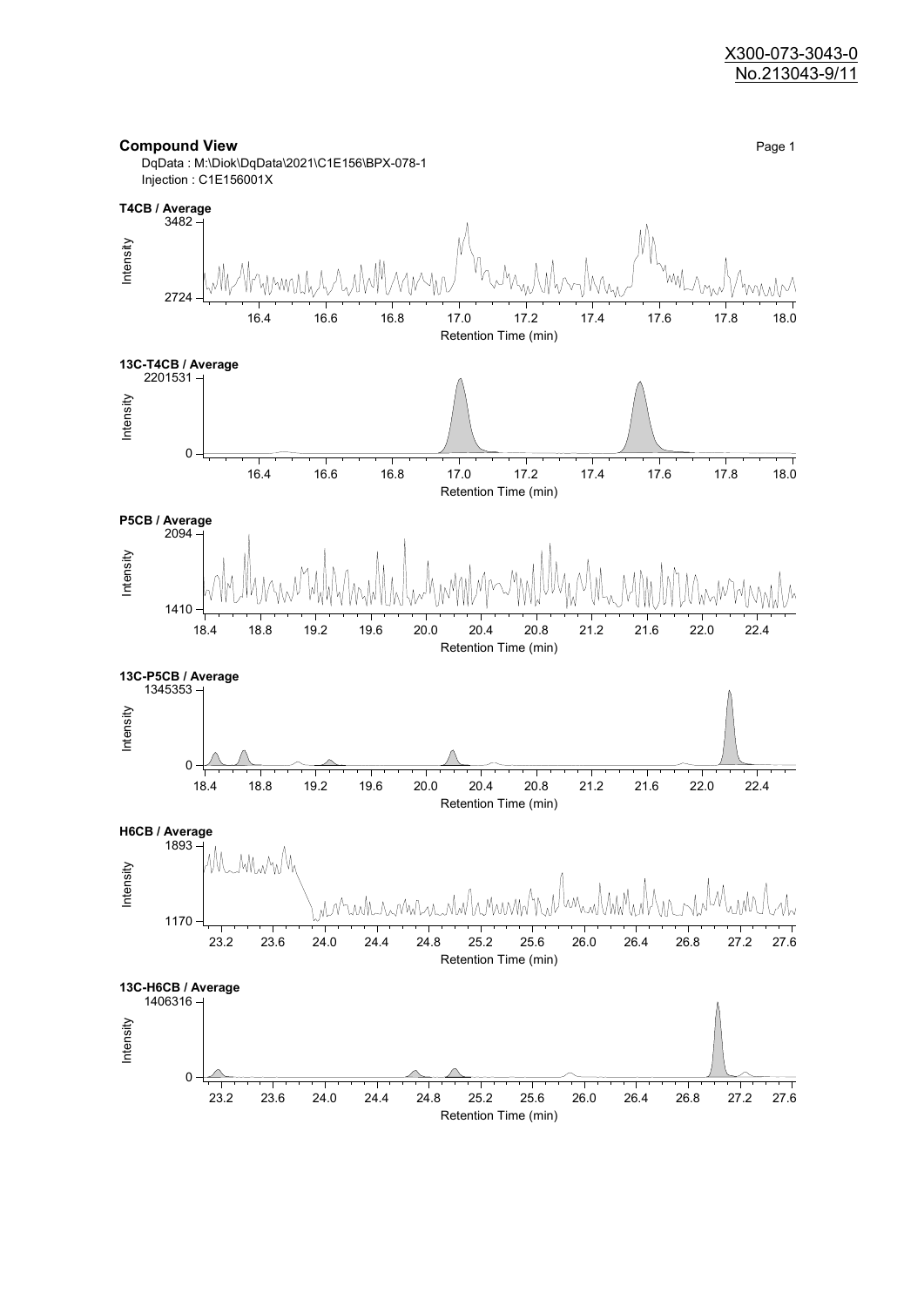